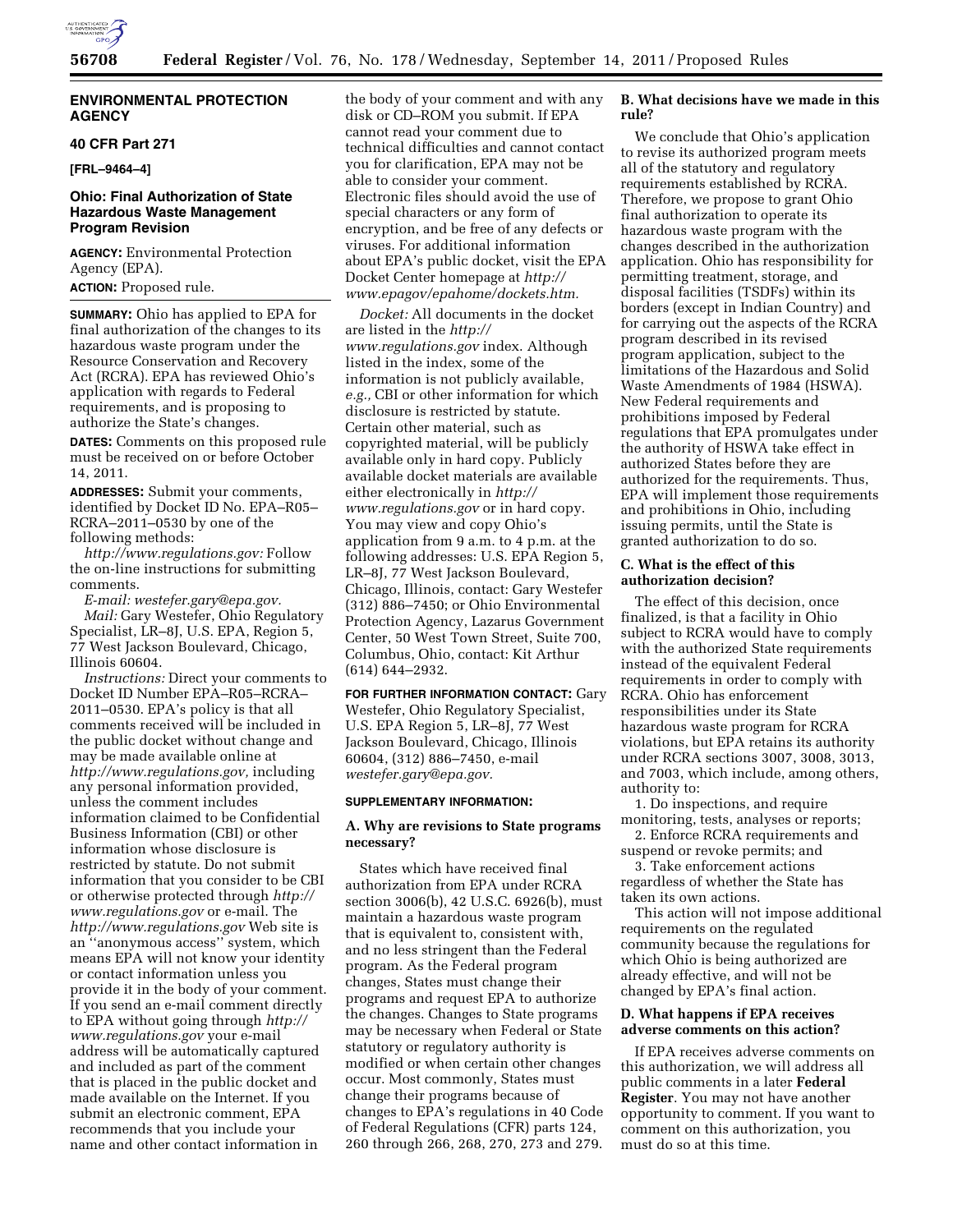### **E. What has Ohio previously been authorized for?**

Ohio initially received final authorization on June 28, 1989, effective June 30, 1989 (54 FR 27170) to implement the RCRA hazardous waste management program. We granted authorization for changes to their program on April 8, 1991, effective June 7, 1991 (56 FR 14203) as corrected June 19, 1991, effective August 19, 1991 (56 FR 28088); July 27, 1995, effective

September 25, 1995 (60 FR 38502); October 23, 1996, effective December 23, 1996 (61 FR 54950); January 24, 2003, effective January 24, 2003 (68 FR 3429); January 20, 2006, effective January 20, 2006 (71 FR 3220), and October 29, 2007, effective October 29, 2007 (72 FR 61063).

### **F. What changes are we proposing with today's action?**

On May 9, 2011, Ohio submitted a final complete program revision

application, seeking authorization of their changes in accordance with 40 CFR 271.21. We are now proposing to authorize, subject to receipt of written comments that oppose this action, Ohio's hazardous waste program revision. We propose to grant Ohio final authorization for the following program changes:

| Ohio's Analogs to the Federal Requirements |  |
|--------------------------------------------|--|
|--------------------------------------------|--|

| Description of Federal requirement<br>(include checklist number, if relevant)                                                                                                       | <b>Federal Register</b> date and page<br>(and/or RCRA statutory authority) | Analogous State authority                                                                                                                                                                                                                                                                                                                            |
|-------------------------------------------------------------------------------------------------------------------------------------------------------------------------------------|----------------------------------------------------------------------------|------------------------------------------------------------------------------------------------------------------------------------------------------------------------------------------------------------------------------------------------------------------------------------------------------------------------------------------------------|
| Amendments to Land Disposal Restric-<br>tions for First Third Scheduled<br>Wastes; Checklist 50.1.                                                                                  | February 27, 1989, 54 FR 8264                                              | OAC 3745-59-41(A); Effective June 29, 1990.                                                                                                                                                                                                                                                                                                          |
| Changes to Part 124 Not Accounted for<br>by Present Checklists; Checklist 70.                                                                                                       | April 1, 1983, 48 FR 14146<br>June 30, 1983, 48 FR 30113                   | OAC 3745-50-21; Effective July 14, 1997, amended Sep-<br>tember 5, 2010.                                                                                                                                                                                                                                                                             |
|                                                                                                                                                                                     | July 26, 1988, 53 FR 28118                                                 | OAC 3745-50-40; Effective July 14, 1997, amended Feb-<br>ruary 16, 2009.                                                                                                                                                                                                                                                                             |
|                                                                                                                                                                                     | September 26, 1988, 53 FR 37396<br>January 4, 1989, 54 FR 246              | 50-39; 50-51; Effective July 14, 1997, amended September<br>5, 2010.                                                                                                                                                                                                                                                                                 |
| NESHAPS: Final Standards for Haz-<br>ardous Air Pollutants for Hazardous<br>Waste Combustors; Technical Correc-<br>tions; Checklist 188.1.                                          | May 14, 2001, 66 FR 24270                                                  | OAC 3745-50-41; Effective February 16, 2009.                                                                                                                                                                                                                                                                                                         |
| NESHAPS: Interim Standards for Haz-<br>ardous Air Pollutants for Hazardous<br>Waste Combustors (Interim Standards<br>Rule); Checklist 197.                                          | February 13, 2002, 67 FR 6792                                              | OAC 3745-50-44; 3745-50-66; 3745-50-235; 3745-57-40;<br>3745-266-100; Effective February 16, 2009.                                                                                                                                                                                                                                                   |
| NESHAPS: Standards for Hazardous Air<br>Pollutants for Hazardous Waste Com-<br>bustors; Final Rule; Checklist 198.                                                                  | February 14, 2002, 67 FR 6968                                              | OAC 3745-50-51; 3745-266-100; Effective December 7,<br>2004.                                                                                                                                                                                                                                                                                         |
| Hazardous Waste Management System;<br>Definition of Solid Waste; Toxicity<br>Characteristic; Checklist 199.                                                                         | March 13, 2002, 67 FR 11251                                                | OAC 3745-51-02; 3745-51-04; 3745-51-24; Effective De-<br>cember 7, 2004.                                                                                                                                                                                                                                                                             |
| NESHAPS: Standards for Hazardous Air<br>Pollutants for Hazardous Waste Com-<br>bustors-Corrections; Checklist 202.                                                                  | December 19, 2002, 67 FR 77687                                             | OAC 3745-50-44(C)(7); 3745-50-44(C)(9); 3745-50-62;<br>3745-50-66; Effective February 16, 2009.                                                                                                                                                                                                                                                      |
| Hazardous Waste Management System;<br>Identification and Listing of Hazardous<br>Waste; Recycled Used Oil Manage-<br>ment Standards; Checklist 203.                                 | July 30, 2003, 68 FR 44659                                                 | OAC 3745-51-05; 3745-279-10; 3745-279-74; Effective<br>February 16, 2009.                                                                                                                                                                                                                                                                            |
| Hazardous<br>Waste-Nonwastewaters<br>From Production of Dyes, Pigments,<br>and Food, Drug and Cosmetic<br>Colorants; Mass Loadings-Based List-<br>ing; Final Rule; Checklist 206.   | February 24, 2005, 70 FR 9138                                              | OAC 3745-51-04; 3745-51-11; 3745-51-30; 3745-51-32;<br>3745-270-20; 3745-270-40; Effective February 16, 2009.                                                                                                                                                                                                                                        |
| Waste-Nonwastewaters<br>Hazardous<br>From Production of Dyes, Pigments,<br>and Food, Drug and Cosmetic<br>Colorants; Mass Loadings-Based List-<br>ing; Correction; Checklist 206.1. | June 16, 2005, 70 FR 35032                                                 | OAC 3745-51-32; Effective February 16, 2009.                                                                                                                                                                                                                                                                                                         |
| Hazardous Waste Management System,<br>Modification of the Hazardous Waste<br>Manifest System; Final Rule; Checklist<br>207.                                                         | March 4, 2005, 70 FR 10776                                                 | OAC 3745-50-10; 3745-51-07; 3745-52-20; 3745.52-21;<br>$3745 - 52 - 27$ ; $3745 - 52 - 32$ ; $3745 - 52 - 33$ ;<br>3745-52-34:<br>$3745 - 52 - 45$ ; $3745 - 52 - 60$ ;<br>3745-53-20;<br>$3745 - 53 - 21$ ;<br>3745-54-70; 3745-54-71; 3745-54-72; 3745-54-76;<br>3745-65-70; 3745-65-71; 3745-65-72; 3745-65-76; Ef-<br>fective February 16, 2009. |
| Hazardous Waste Management System,<br>Modification of the Hazardous Waste<br>Manifest System; Correction; Check-<br>list 207.1.                                                     | June 16, 2005, 70 FR 35034                                                 | OAC 3745-52-20; 3745-52-33; Effective February 16, 2009.                                                                                                                                                                                                                                                                                             |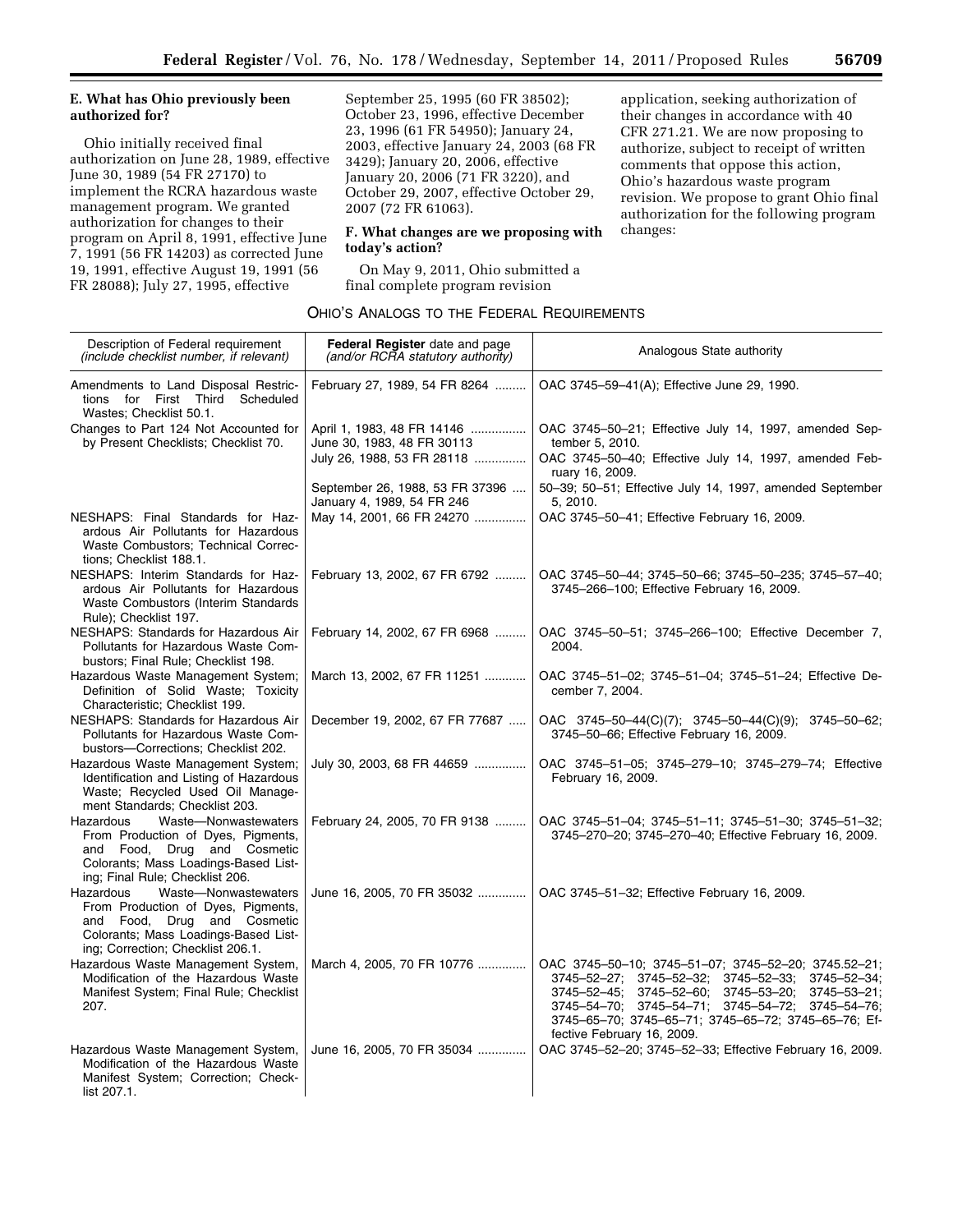$\equiv$ 

| Description of Federal requirement<br>(include checklist number, if relevant)                                                                                                                                               | Federal Register date and page<br>(and/or RCRA statutory authority) | Analogous State authority                                                                                                                                                                                                                                                                                                                                                                                                                                                                                                                                                                                                                                                                                                                                                                                                                                                                                                                                                                                                                                                                                                                                                                                                                                                                                                                                                                                                                                                                                                                                                                                                                                                                                                                                                                                                                                                                                                                                                                                                                                                                                                                                                                                                                                                                                                                                                                                                                                                                                                                                                                                                                                                                                                                                                                                                                                                                                                                                                                         |
|-----------------------------------------------------------------------------------------------------------------------------------------------------------------------------------------------------------------------------|---------------------------------------------------------------------|---------------------------------------------------------------------------------------------------------------------------------------------------------------------------------------------------------------------------------------------------------------------------------------------------------------------------------------------------------------------------------------------------------------------------------------------------------------------------------------------------------------------------------------------------------------------------------------------------------------------------------------------------------------------------------------------------------------------------------------------------------------------------------------------------------------------------------------------------------------------------------------------------------------------------------------------------------------------------------------------------------------------------------------------------------------------------------------------------------------------------------------------------------------------------------------------------------------------------------------------------------------------------------------------------------------------------------------------------------------------------------------------------------------------------------------------------------------------------------------------------------------------------------------------------------------------------------------------------------------------------------------------------------------------------------------------------------------------------------------------------------------------------------------------------------------------------------------------------------------------------------------------------------------------------------------------------------------------------------------------------------------------------------------------------------------------------------------------------------------------------------------------------------------------------------------------------------------------------------------------------------------------------------------------------------------------------------------------------------------------------------------------------------------------------------------------------------------------------------------------------------------------------------------------------------------------------------------------------------------------------------------------------------------------------------------------------------------------------------------------------------------------------------------------------------------------------------------------------------------------------------------------------------------------------------------------------------------------------------------------------|
| Waste Management System; Testing<br>and Monitoring Activities; Final Rule:<br>Methods Innovation Rule and SW-<br>846 Final Update IIIB; Checklist 208.                                                                      | June 14, 2005, 70 FR 34538                                          | OAC 3745-50-11; 3745-50-44(C)(7); 3745-50-44(C)(9);<br>3745-50-62;<br>3745–50–66;<br>3745–51–03;<br>$3745 - 51 - 20$ ;<br>$3745 - 51 - 35$ ;<br>$3745 - 51 - 21$ ;<br>$3745 - 51 - 22$ ;<br>3745-51-38;<br>3745-57-14; 3745-66-90; 3745-68-14;<br>3745-55-90;<br>3745-266-100; 3745-266-102; 3745-266-103; 3745-<br>266-106; 3745-266-112; 3745-270-40; 3745-270-48;<br>3745-279-10; 3745-279-44; 3745-279-53; 3745-279-<br>63; Effective February 16, 2009.                                                                                                                                                                                                                                                                                                                                                                                                                                                                                                                                                                                                                                                                                                                                                                                                                                                                                                                                                                                                                                                                                                                                                                                                                                                                                                                                                                                                                                                                                                                                                                                                                                                                                                                                                                                                                                                                                                                                                                                                                                                                                                                                                                                                                                                                                                                                                                                                                                                                                                                                      |
| Waste Management System; Testing<br>and Monitoring Activities; Final Rule:<br>Methods Innovation Rule and SW-<br>846 Final Update IIIB; Correction;<br>Checklist 208.1.                                                     | August 1, 2005, 70 FR 44150                                         | OAC 3745-54-98; Effective February 16, 2009.                                                                                                                                                                                                                                                                                                                                                                                                                                                                                                                                                                                                                                                                                                                                                                                                                                                                                                                                                                                                                                                                                                                                                                                                                                                                                                                                                                                                                                                                                                                                                                                                                                                                                                                                                                                                                                                                                                                                                                                                                                                                                                                                                                                                                                                                                                                                                                                                                                                                                                                                                                                                                                                                                                                                                                                                                                                                                                                                                      |
| Revision of Wastewater Treatment Ex-<br>emptions for Hazardous Waste Mix-<br>("Headworks")<br>Exemptions");<br>tures<br>Checklist 211.                                                                                      | October 4, 2005, 70 FR 57769                                        | OAC 3745-51-03; Effective February 16, 2009.                                                                                                                                                                                                                                                                                                                                                                                                                                                                                                                                                                                                                                                                                                                                                                                                                                                                                                                                                                                                                                                                                                                                                                                                                                                                                                                                                                                                                                                                                                                                                                                                                                                                                                                                                                                                                                                                                                                                                                                                                                                                                                                                                                                                                                                                                                                                                                                                                                                                                                                                                                                                                                                                                                                                                                                                                                                                                                                                                      |
| National Emission Standards for Haz-<br>ardous Air Pollutants: Final Standards<br>for Hazardous Air Pollutants for Haz-<br>ardous Waste Combustors (Phase I<br>Final Replacement Standards and<br>Phase II); Checklist 212. | October 12, 2005, 70 FR 59402                                       | OAC 3745-50-10; 3745-50-11; 3745-50-44(C)(7); 3745-<br>50-44(C)(9, 10, 11); 3745-50-51; 3745-50-62; 3745-50-<br>66; 3745-50-235; 3745-57-40; 3745-68-40; 3745-266-<br>100; Effective February 16, 2009.                                                                                                                                                                                                                                                                                                                                                                                                                                                                                                                                                                                                                                                                                                                                                                                                                                                                                                                                                                                                                                                                                                                                                                                                                                                                                                                                                                                                                                                                                                                                                                                                                                                                                                                                                                                                                                                                                                                                                                                                                                                                                                                                                                                                                                                                                                                                                                                                                                                                                                                                                                                                                                                                                                                                                                                           |
| Hazardous Waste and Used Oil; Correc-<br>tions to Errors in the Code of Federal<br>Regulations; Checklist 214.                                                                                                              | July 14, 2006, 71 FR 40254                                          | OAC 3745-50-27; 3745-50-28; 3745-50-40; 3745-50-41;<br>3745-50-42;<br>$3745 - 50 - 43$ ;<br>3745-50-44;<br>3745-50-45;<br>$3745 - 50 - 50$ ;<br>$3745 - 50 - 51$ ;<br>$3745 - 51 - 02$ ;<br>$3745 - 51 - 03$ ;<br>$3745 - 51 - 04$ ;<br>$3745 - 51 - 06$ ;<br>$3745 - 51 - 11$ ;<br>$3745 - 51 - 21$ ;<br>$3745 - 51 - 24$ ;<br>$3745 - 51 - 30$ ;<br>$3745 - 51 - 31$ ;<br>$3745 - 51 - 32$ ;<br>$3745 - 51 - 33$ ;<br>$3745 - 51 - 38$ ;<br>$3745 - 52 - 34$ ;<br>3745-52-53;<br>3745-52-56;<br>$3745 - 52 - 58$ ;<br>$3745 - 52 - 70$ ;<br>$3745 - 52 - 81$ ;<br>3745-52-82;<br>3745-52-83;<br>3745-52-84;<br>3745-52-87;<br>$3745 - 54 - 01$ ;<br>$3745 - 54 - 13$ ;<br>$3745 - 54 - 17$ ;<br>$3745 - 54 - 18$ ;<br>$3745 - 54 - 73$ ;<br>$3745 - 54 - 97$ ;<br>3745-54-98;<br>$3745 - 54 - 99$ ;<br>$3745 - 54 - 101$ ; $3745 - 55 - 11$ ;<br>$3745 - 55 - 12$ ;<br>$3745 - 55 - 15$ ;<br>$3745 - 55 - 16$ ;<br>$3745 - 55 - 18$ ;<br>$3745 - 55 - 19$ ;<br>$3745 - 55 - 40$ ;<br>$3745 - 55 - 42$ ;<br>$3745 - 55 - 43$ ;<br>$3745 - 55 - 45$ ;<br>3745-55-47;<br>$3745 - 55 - 51$ ;<br>$3745 - 55 - 75$ ;<br>$3745 - 55 - 93$ ;<br>$3745 - 56 - 21$ ;<br>3745-56-23;<br>$3745 - 56 - 26$ ;<br>$3745 - 56 - 51$ ;<br>3745-56-52;<br>3745-56-59;<br>$3745 - 56 - 80$ ;<br>$3745 - 56 - 83$ ;<br>$3745 - 57 - 03$ ;<br>3745-57-04;<br>$3745 - 57 - 06$ ;<br>$3745 - 57 - 14$ ;<br>$3745 - 57 - 17$ ;<br>$3745 - 57 - 44$ ;<br>$3745 - 57 - 73$ ;<br>3745-57-74;<br>$3745 - 57 - 72$ ;<br>$3745 - 57 - 75$ ;<br>$3745 - 57 - 90$ ;<br>$3745 - 57 - 91$ ;<br>$3745 - 57 - 83$ ;<br>$3745 - 205 - 101$ ; $3745 - 65 - 01$ ; $3745 - 65 - 12$ ; $3745 - 65 - 14$ ;<br>3745-65-16:<br>$3745 - 65 - 19$ ;<br>$3745 - 65 - 56$ ;<br>$3745 - 65 - 73$ ;<br>$3745 - 65 - 90$ ;<br>$3745 - 66 - 10$ ;<br>3745–66–12;<br>$3745 - 66 - 13$<br>3745-66-17;<br>$3745 - 66 - 19$ ;<br>$3745 - 66 - 40$ ;<br>3745-66-42;<br>3745-66-45; 3745-66-47; 3745-66-74; 3745-66-93;<br>$3745 - 66 - 94$ ; $3745 - 66 - 97$ ; $3745 - 66 - 99$ ; $3745 - 66 - 101$ ;<br>$3745 - 67 - 21$ ; $3745 - 67 - 24$ ; $3745 - 67 - 28$ ; $3745 - 67 - 29$ ;<br>$3745 - 67 - 55$ ; $3745 - 67 - 59$ ; $3745 - 67 - 80$ ; $3745 - 67 - 81$ ;<br>$3745 - 68 - 02$ ; $3745 - 68 - 03$ ; $3745 - 68 - 05$ ; $3745 - 68 - 12$ ;<br>3745-68-14; 3745-68-16; 3745-69-05; 3745-69-41;<br>3745-69-43; 3745-69-45; 3745-256-100; 3745-256-<br>101; 3745-266-70; 3745-266-80; 3745-266-100; 3745-<br>266-102; 3745-266-103; 3745-266-106; 3745-266-107;<br>3745-266-109; 3745-266-112; 3745-270-02; 3745-270-<br>04; 3745-270-06; 3745-270-07; 3745-270-40; 3745-<br>270-42; 3745-270-44; 3745-270-45; 3745-270-48;<br>3745-270-49; 3745-270-50; 3745-273-09; 3745-273-<br>13; 3745-273-14; 3745-273-34; 3745-279-01; 3745-<br>279-10; 3745-279-11; 3745-279-43; 3745-279-44;<br>3745-279-45; 3745-279-52; 3745-279-55; 3745-279-<br>56; 3745-279-57; 3745-279-59; 3745-279-63; 3745-<br>279-64; 3745-279-70; Effective February 16, 2009. |

| OHIO'S ANALOGS TO THE FEDERAL REQUIREMENTS-Continued |  |
|------------------------------------------------------|--|
|------------------------------------------------------|--|

÷.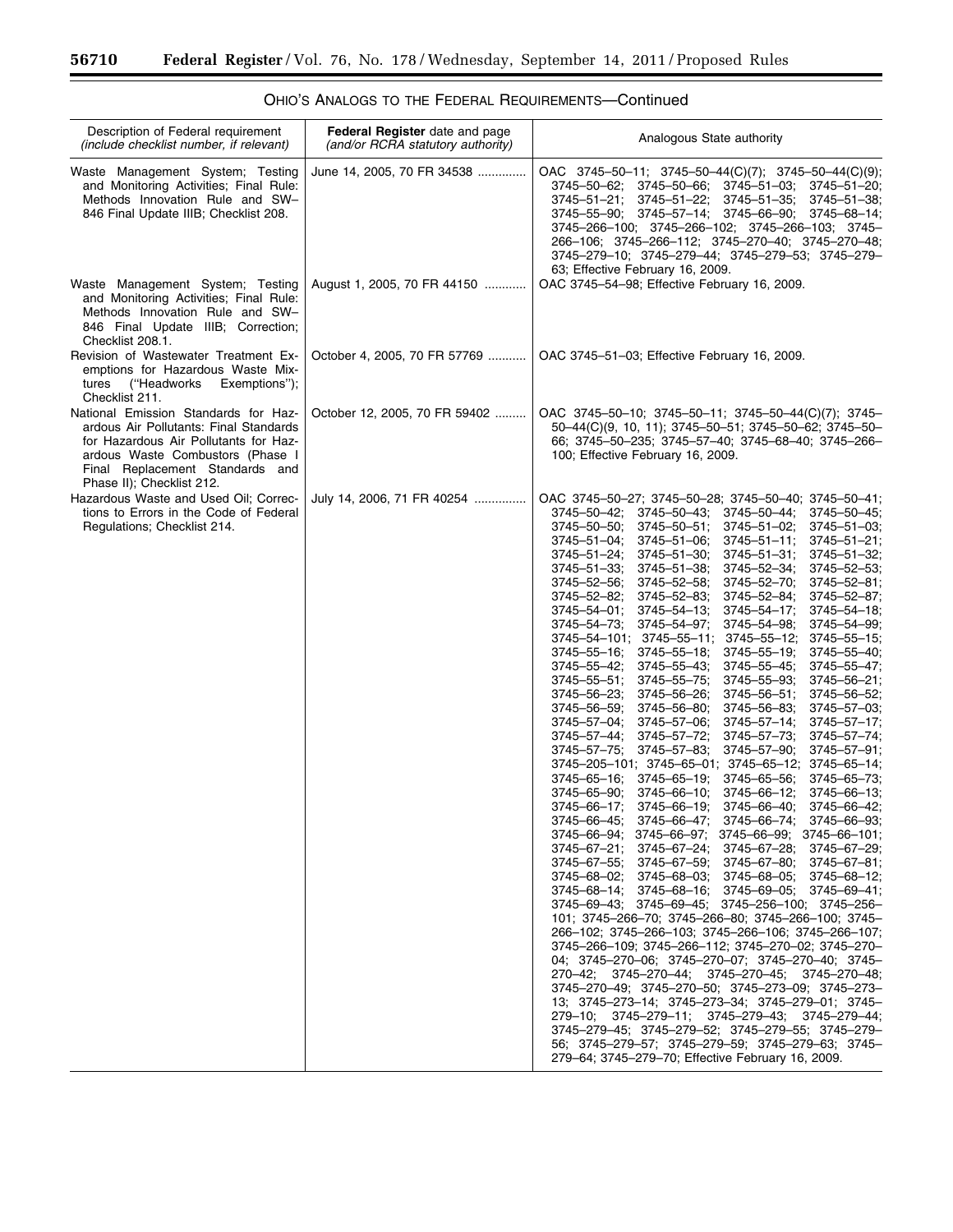| Ohio amendment                                      | Description of change | Sections affected and effective date                                                                                                                                                                                                                                                                                                                                                                                                                                                                                                                                                                                                                                                                                                                                                                                                                                                                  |
|-----------------------------------------------------|-----------------------|-------------------------------------------------------------------------------------------------------------------------------------------------------------------------------------------------------------------------------------------------------------------------------------------------------------------------------------------------------------------------------------------------------------------------------------------------------------------------------------------------------------------------------------------------------------------------------------------------------------------------------------------------------------------------------------------------------------------------------------------------------------------------------------------------------------------------------------------------------------------------------------------------------|
| Rule Review per 119.032<br>Housekeeping Rules Set I |                       | OAC 3745-50-31; 3745-50-47; 3745-54-56; 3745-54-77 Effective May 13, 2007.<br>OAC 3745-50-10; 3745-50-11; 3745-50-40 3745-50-51; 3745-50-235; 3745-<br>$51-03$ ; $3745-51-04$ ; $3745-51-05$ ; $3745-51-20$ ; $3745-51-22$ ; $3745-51-24$ ;<br>3745-51-30; 3745-51-35; 3745-51-38; 3745-52-10; 3745-52-21; 3745-52-27;<br>3745-52-32: 3745-52-33: 3745-52-34: 3745-52-41: 3745-52-54: 3745-53-20:<br>3745-53-21; 3745-54-18; 3745-54-71; 3745-54-72; 3745-54-98; 3745-55-47;<br>$3745 - 55 - 90$ ; $3745 - 55 - 99$ ; $3745 - 57 - 14$ ; $3745 - 57 - 83$ ; $3745 - 57 - 91$ ; $3745 - 65 - 72$ ;<br>$3745 - 66 - 41$ ; $3745 - 66 - 90$ ; $3745 - 67 - 73$ ; $3745 - 68 - 14$ ; $3745 - 68 - 40$ ; $3745 - 256 - 14$<br>100; 3745-266-80; 3745-266-103; 3745-266-106; 3745-270-01; 3745-270-40;<br>3745-270-48; 3745-279-44; 3745-279-53; 3745-279-55; 3745-279-63 Effec-<br>tive February 16, 2009. |

# TABLE 2—EQUIVALENT STATE INITIATED CHANGES

## **G. Which revised State rules are different from the Federal rules?**

Ohio has excluded the non-delegable Federal requirements at 40 CFR 268.5, 268.6, 268.42(b), 268.44, and 270.3. EPA will continue to implement those requirements. In this action, because Ohio has not received statutory authority for Subparts AA, BB and CC of 40 CFR part 264, they have not adopted the rules for the 40 CFR subpart BB portion in checklist 212 (located in the table above). This will be added at a later date. Checklist 214 in the above table appeared in the **Federal Register**  on July 14, 2006 (71 FR 40254) as a Federal regulation that corrected numerous errors that had appeared in the *Code of Federal Regulations* over several years. Not all of the amendments in the July 14 **Federal Register** are reflected in this Ohio rules effective date or in the current Authorization Revision Application. Since the July 14 **Federal Register** includes several hundred amendments, it was broken into several rule-makings in Ohio. This is the first of these rule-makings. Subsequent rule-makings will address the balance of the corrections. A number of these Federal corrections had already been made in the State rules, so not all the Federal changes made in the July 14 FR resulted or will result in Ohio rule amendments attributable to the July 14 FR. Ohio has corrected the errors in the sections cited in Checklist 214 above, additional corrections will be noted in future **Federal Registers** as State Initiated Changes to Checklist 214.

## **H. Who handles permits after the authorization takes effect?**

Ohio will issue permits for all the provisions for which it is authorized and will administer the permits it issues. EPA will continue to administer any RCRA hazardous waste permits or portions of permits which we issued prior to the effective date of this authorization until they expire or are terminated. We will not issue any more

new permits or new portions of permits for the provisions listed in the Table above after the effective date of this authorization. EPA will continue to implement and issue permits for HSWA requirements for which Ohio is not yet authorized.

#### **I. How does today's action affect Indian Country (18 U.S.C. 1151) in Ohio?**

Ohio is not authorized to carry out its hazardous waste program in ''Indian Country,'' as defined in 18 U.S.C. 1151. Indian Country includes:

1. All lands within the exterior boundaries of Indian Reservations within or abutting the State of Ohio;

2. Any land held in trust by the U.S. for an Indian tribe; and

3. Any other land, whether on or off an Indian reservation that qualifies as Indian Country.

Therefore, EPA retains the authority to implement and administer the RCRA program in Indian Country.

#### **J. What is codification and is EPA codifying Ohio's Hazardous Waste Program as authorized in this rule?**

Codification is the process of placing the State's statutes and regulations that comprise the State's authorized hazardous waste program into the Code of Federal Regulations. We do this by referencing the authorized State rules in 40 CFR part 272. Ohio's rules, up to and including those revised June 7, 1991, as corrected August 19, 1991, have previously been codified through the incorporation-by-reference effective February 4, 1992 (57 FR 4162) . We reserve the amendment of 40 CFR part 272, subpart KK for the codification of Ohio's program changes until a later date.

#### **K. Statutory and Executive Order Reviews**

This proposed rule only authorizes hazardous waste requirements pursuant to RCRA 3006 and imposes no requirements other than those imposed by State law (see **SUPPLEMENTARY**

**INFORMATION**, Section A. Why are Revisions to State Programs Necessary?). Therefore this rule complies with applicable executive orders and statutory provisions as follows:

## *1. Executive Order 18266: Regulatory Planning and Review and Executive Order 13563: Improving Regulations and Regulatory Review*

The Office of Management and Budget has exempted this rule from its review under Executive Orders 12866 (58 FR 51735, October 4, 1993) and Executive Order 13563 (76 FR 3821 January 21, 2011).

#### *2. Paperwork Reduction Act*

This rule does not impose an information collection burden under the provisions of the Paperwork Reduction Act of 1995 (44 U.S.C. 3501 *et seq.*).

#### *3. Regulatory Flexibility Act*

This rule authorizes State requirements for the purpose of RCRA 3006 and imposes no additional requirements beyond those required by State law. Accordingly, I certify that this rule will not have a significant economic impact on a substantial number of small entities under the Regulatory Flexibility Act (5 U.S.C. 601 *et seq.*).

#### *4. Unfunded Mandates Reform Act*

Because this rule approves preexisting requirements under state law and does not impose any additional enforceable duty beyond that required by state law, it does not contain any unfunded mandate or significantly or uniquely affect small governments, as described in the Unfunded Mandates Reform Act of 1995 (Pub. L. 104–4).

#### *5. Executive Order 13132: Federalism*

Executive Order 13132 (64 FR 43255, August 10, 1999) does not apply to this rule because it will not have federalism implications (*i.e.,* substantial direct effects on the States, on the relationship between the national government and